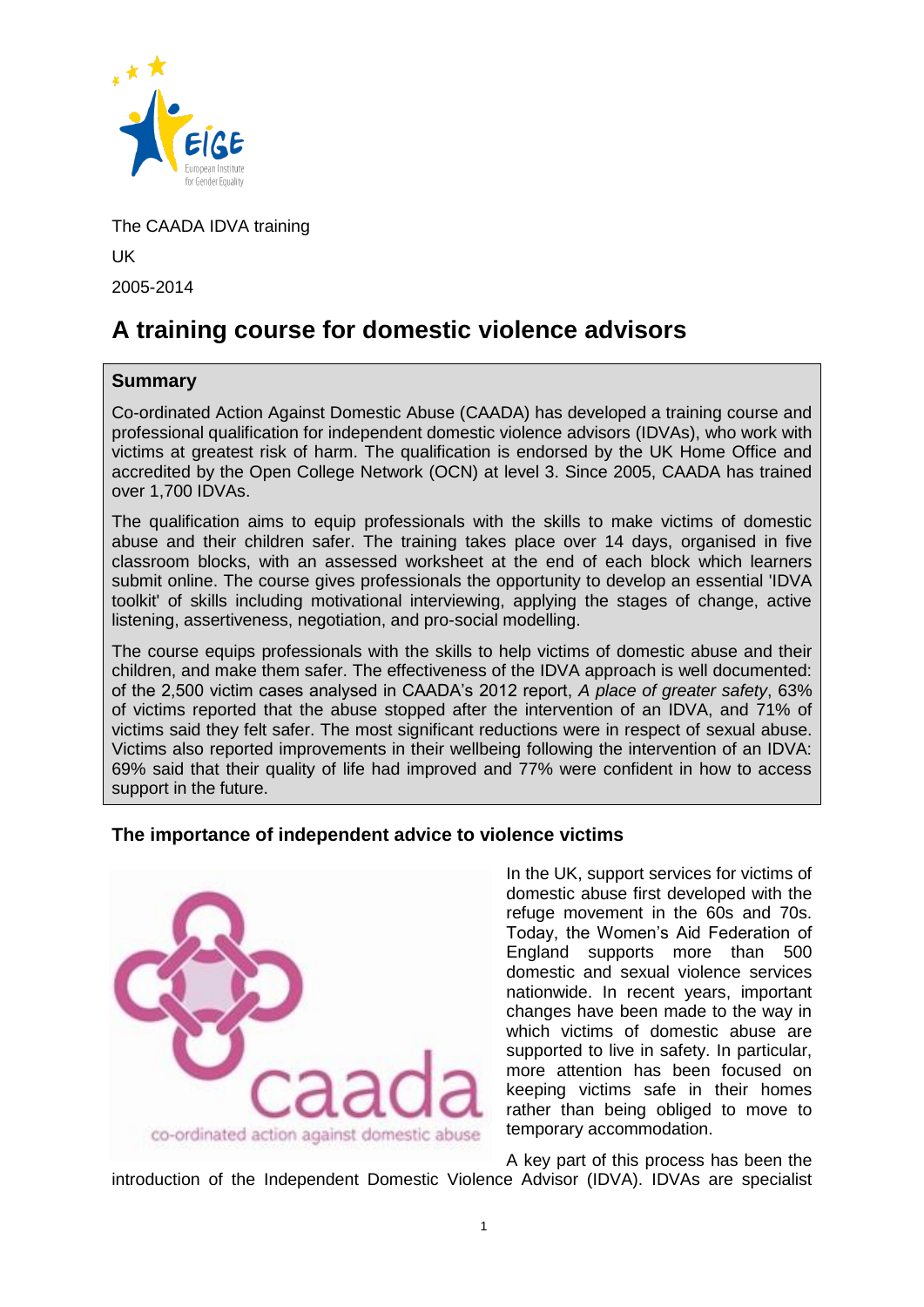

case workers who work with high-risk victims of domestic abuse, those most at risk of homicide or serious harm. IDVAs work from the point of crisis on a short- to medium-term basis and play a key role in Multi-Agency Risk Assessment Conferences (MARACs). They work with the victim to assess the level of risk, discuss the range of suitable options and develop coordinated safety plans. IDVAs are able to access multiple resources on behalf of victims by coordinating the response of a wide range of agencies who might be involved with a case, including those working with perpetrators and children. IDVAs work in partnership with a range of statutory and voluntary agencies but are independent of any single agency. In common with other specialist domestic abuse services, their goal is safety.

# **What a domestic violence advisor needs to know**

The IDVA training course was established in early 2005 with the aim of giving practitioners in this field a recognised qualification and a common framework for their practice and the development of service standards for IDVAs. The effectiveness of the training is proved by the fact that the training model gained formal recognition: it is accredited by the Open College Network at Level 3. CAADA is the Home Office endorsed provider of specialist IDVA training, with a contract to provide training until 2015, which guarantees sustainability until then. The efficiency of the training is evidenced by the number of learners passing through the training programme: in the last nine years the organisation has trained over 1,700 IDVAs.

CAADA provides the only specialist foundation Independent Domestic Violence Advisor (IDVA) training course in the UK, run in partnership with the Home Office. The course provides IDVAs and domestic abuse practitioners with the skills and tools they need to effectively support high-risk victims of domestic abuse. The course equips learners with a clear understanding of how to identify risk, support clients and address the issues that they face in a consistent and professional way. The CAADA IDVA training has been designed to help build skills, knowledge and confidence, enabling professionals to provide the best possible support to improve the lives of high risk-victims of domestic abuse and their children. The ultimate aim of the course is to make victims of domestic abuse and their children safer. Motivating and empowering each client to make changes in their lives are key skills for effective IDVAs.

The course comprises 14 days of in-room training, delivered in five blocks, and the completion of five assessed worksheets which are submitted online. The curriculum is as follows:

- Block 1: the IDVA role and toolkit, self-care and vicarious trauma, diversity considerations
- Block 2: risk management, MARACs, multi-agency skills,
- Block 3: criminal justice response to domestic violence, case management, individual tutorials
- Block 4: civil law, safeguarding children, mental health and substance misuse
- Block 5: housing, BME clients, sexual violence.

The course aims to expand skills to respond to abuse by developing an 'IDVA toolkit' of practical skills which include motivational interviewing, applying the stages of change, active listening, assertiveness, negotiation, and pro-social modelling. It develops expertise and confidence in identifying, assessing and managing risk; provides expert input on criminal justice agency work; discusses safety options; builds confidence in multi-agency working; and introduces specialist tools, techniques and knowledge to respond to high-risk victims. It also builds understanding of risk management strategies, individually and in a multi-agency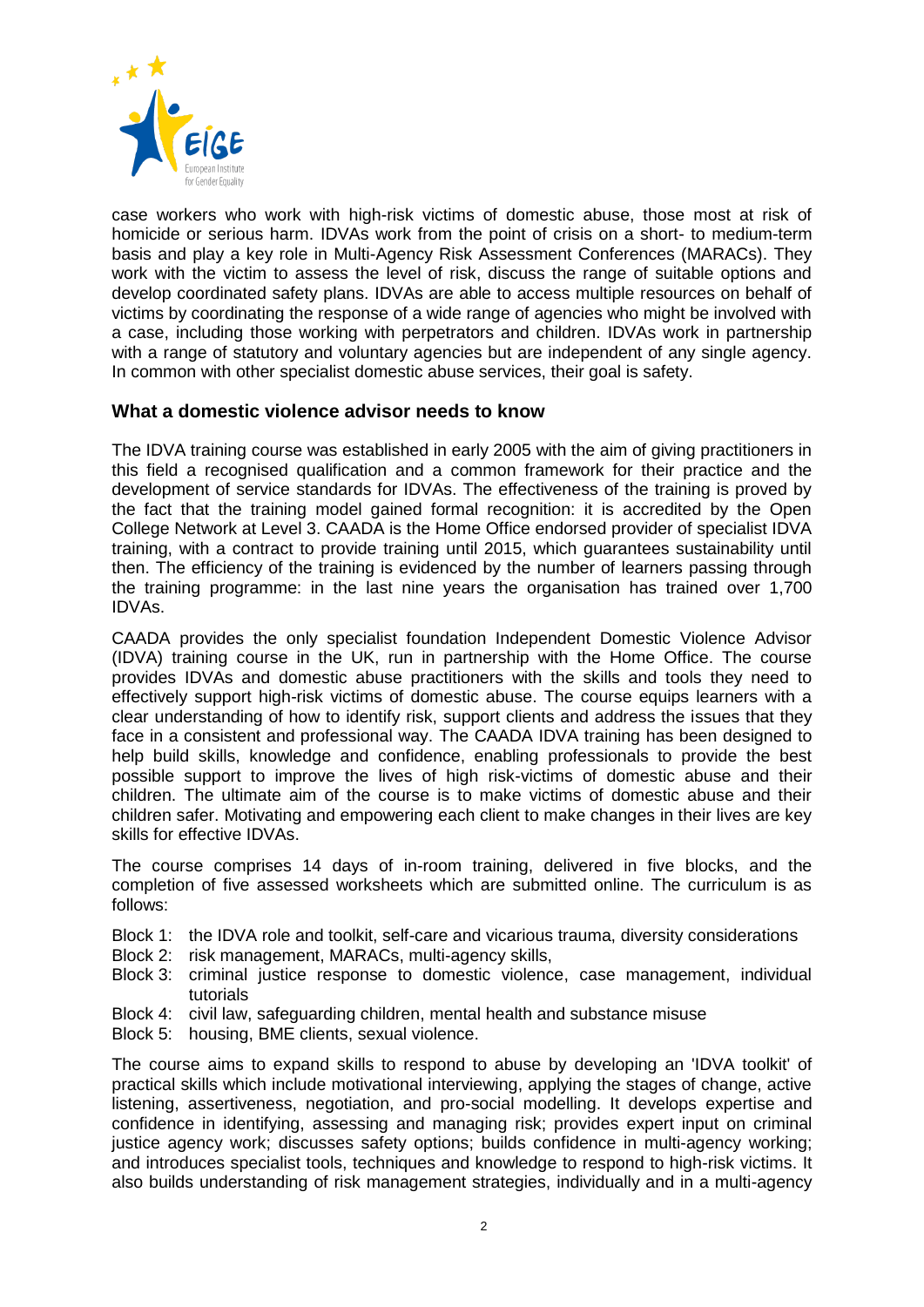

setting, such as MARACs, 'defensible decision making' – how to ensure accountability – and how to relate risk directly to individual client safety plans.

In recognition of the research and reporting information from all the key agencies responding to domestic abuse, the main focus of the training is on work with women experiencing domestic abuse from male partners or ex-partners. However, some training is provided on responding to women and men experiencing abuse within lesbian and gay relationships, and men experiencing abuse from a female partner.

# **All-round approval**

The course meets with overwhelming approval, and 98% of learners say that they feel more confident in their role after receiving the training. Qualitative feedback reflects this, in that learners say they intend to change the way they work to improve the victims' experience. It is also viewed positively by the authorities that employ IDVAs, and many service commissioners specify CAADA-trained IDVAs as a service requirement. The programme has Home Office funding until 2015. By sending staff on the course, services can demonstrate to funders that they are commissioning-ready.

The success of the IDVA training shows the effectiveness of multi-agency working, as well as the importance of having highly-skilled professionals with a clear understanding of how to identify risk, to support clients and address the issues in a consistent and professional way. It has also shown the value of having a professionally trained independent advocate to represent victims of domestic abuse in a multi-agency setting.

Its existence has improved services for high-risk victims of domestic abuse, with over 1,700 IDVAs trained since 2005. At the point of case closure, 63% of victims reported that they had not experienced any abuse in the past month, with a range from 64% of those receiving limited support to 71% of those receiving intensive support. The most significant reductions were in respect of sexual abuse. IDVAs reported a significant or moderate reduction in risk in 74% of cases, backed up by 71% of victims reporting that they felt safer. Victims reported improvements in their wellbeing: 69% said that their quality of life had improved and 77% were confident in how to access support in the future.

Finally, the work of IDVAs and MARACs has saved public money. CAADA estimates that existing high-risk services cost £70m (€87m) to run and for every £1 spent, £2.90 is saved.<sup>1</sup>

#### **Continuous improvement of the course**

The IDVA training programme is regularly updated so that the content reflects any changes in legislation, policy or best practice. This ensures that learners have the most up-to-date skills and knowledge to support their clients and are able to use all available options to make them as safe as possible.

Over the next five years, CAADA aims to work in partnership to halve the number of victims experiencing high-risk domestic abuse from 100,000 to 50,000, halve the number of children harmed by high-risk domestic abuse from 130,000 to 65,000, and halve the average time it takes victims to seek help from 5 years to 2½ years.

To achieve this, plans include:

 $\overline{\phantom{a}}$ <sup>1</sup> CAADA (2012) *A Place of Greater Safety*. Bristol: CAADA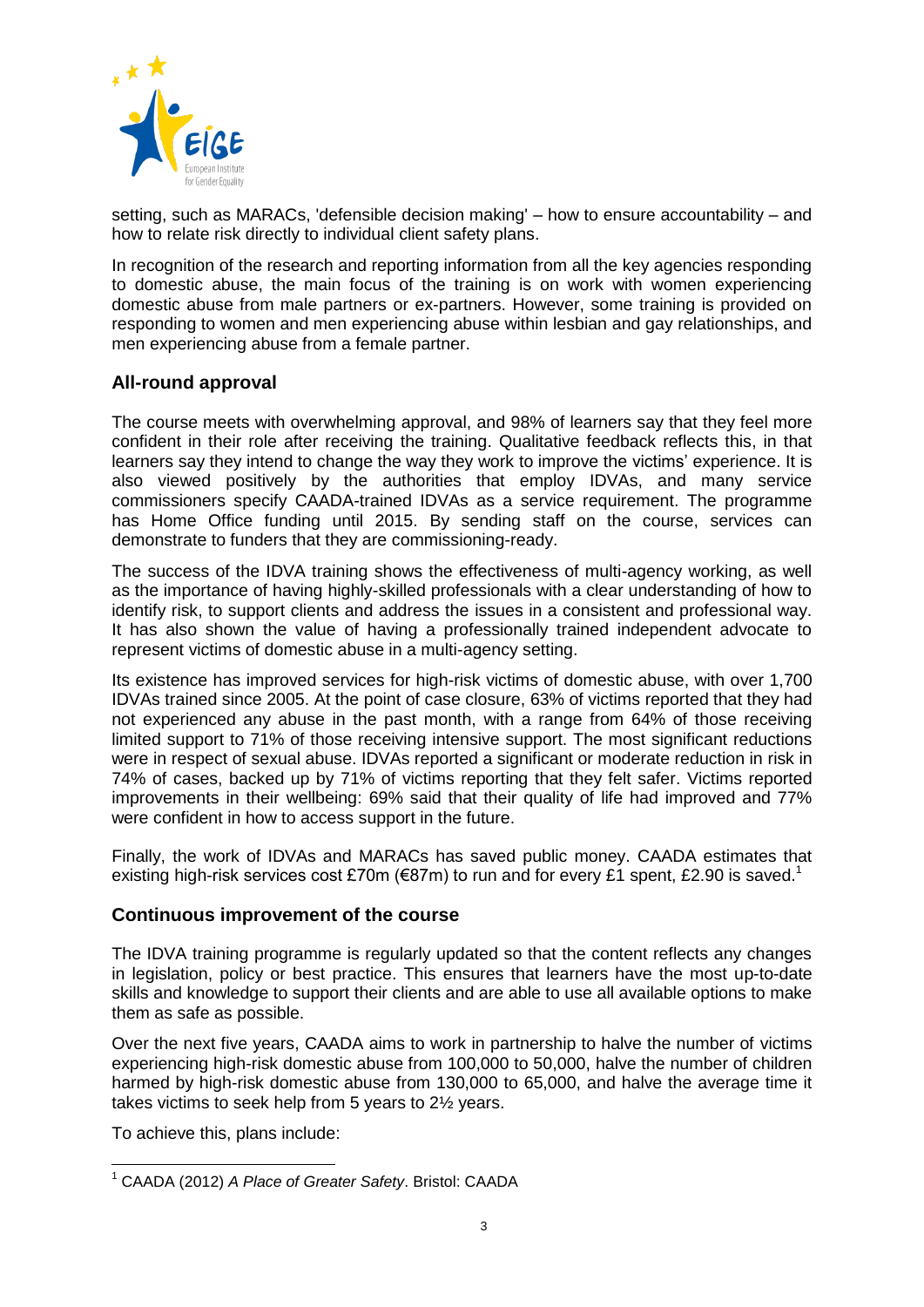

- promoting the early identification of domestic abuse, by finding ways to extend the reach of IDVA services to marginalised women who are not visible, or who are unwilling to access the criminal justice system, by integrating them more with health services;
- providing training, support and practical tools to shape service provision nationally (especially for victims with complex needs);
- sharing and embedding best practice both in terms of sustaining the multi-agency response and through the Leading Lights programme;

The CAADA Continuing Professional Development (CPD) programme will assist in achieving these plans. The CPD programme offers additional training on particularly complex issues linked to domestic abuse and offers those who have graduated from the IDVA training further opportunities to specialise and develop. Courses developed so far include safeguarding children living with domestic abuse, substance misuse and sexual violence.

#### **Spin-offs**

The course has had several spin-off effects: other training providers have developed further qualifications for professionals working in the domestic abuse sector. CAADA is working in partnership with specialist services to develop CPD courses on subjects such as substance misuse, safeguarding children, working with young people, sexual violence and mental health. As part of the Leading Lights programme (a programme that has developed and supported services to achieve minimum standards of service provision), CAADA training has also been developed for domestic violence service managers.

Increased funding could increase the scope and scale of the training programme, opening it up to greater numbers of learners. However in fact ongoing funding cuts to domestic violence services nationwide are decreasing the number of services operating and reducing the training budgets of surviving services.

#### **Contact:**

Jo Morrish Co-ordinated Action Against Domestic Abuse (CAADA) 3rd Floor Maxet House 28 Baldwin Street Bristol BS1 1NG UK +44 117 317 8750 [queries@caada.org.uk](mailto:queries@caada.org.uk)

#### **Further information:**

Website:<http://www.caada.org.uk/>

IDVA training: [http://www.caada.org.uk/learning\\_development/IDVAtrainingIntro.htm](http://www.caada.org.uk/learning_development/IDVAtrainingIntro.htm)

CAADA (2012) *A Place of Greater Safety*: [http://www.caada.org.uk/policy/A\\_Place\\_of\\_greater\\_safety.pdf](http://www.caada.org.uk/policy/A_Place_of_greater_safety.pdf)